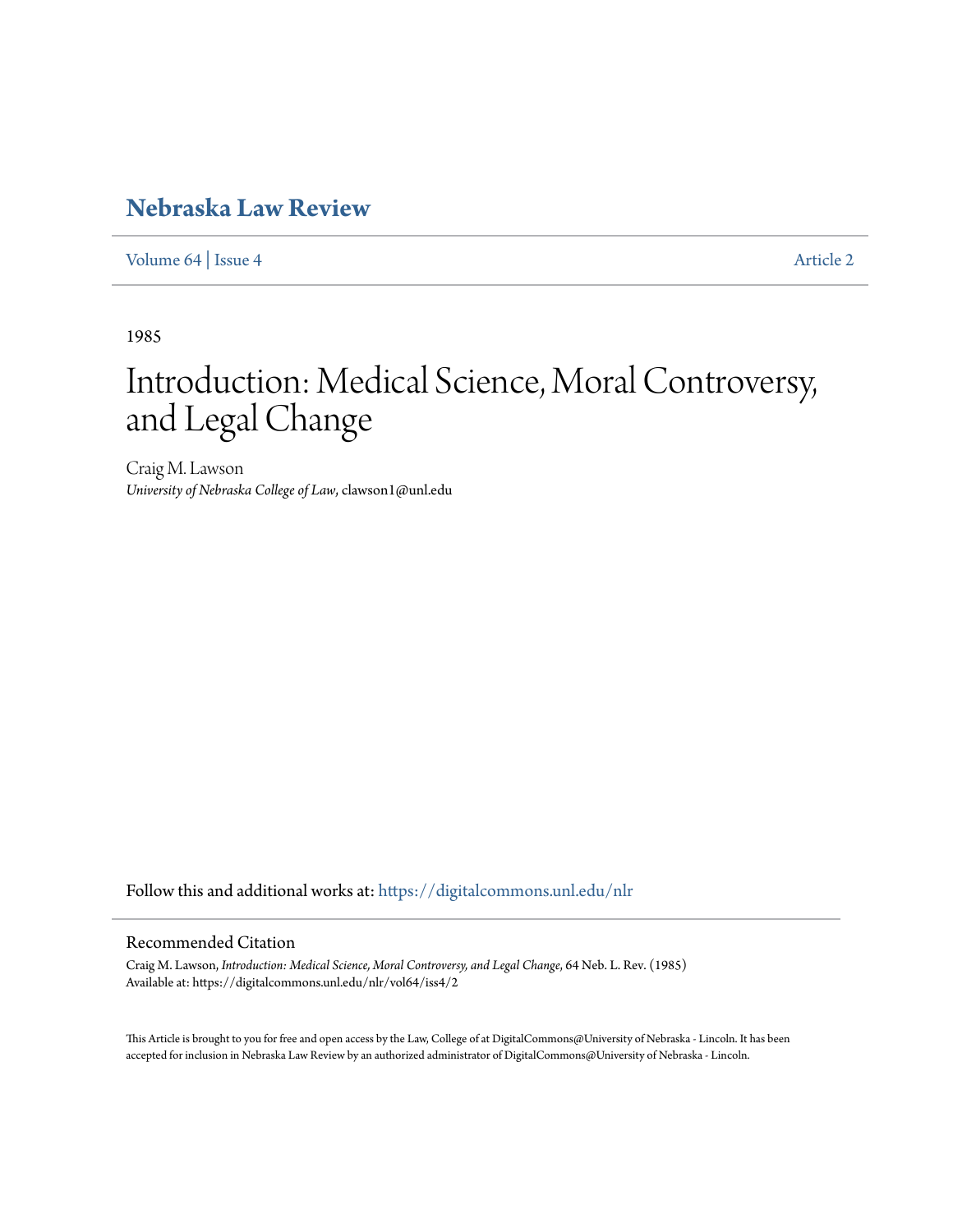# **Introduction: Medical Science, Moral Controversy, and Legal Change**

## I. INTRODUCTION

Sometime late in 1982, Carlotta Locklear, a 27-year old resident of New Haven, Connecticut, gave birth to a son. It must surely be a sign of the times in medical jurisprudence that an event as humanly ordinary as childbirth is coming with increasing frequency to be attended with puzzling legal consequences. The doctors at Yale-New Haven Hospital first realized the difficulty of the legal problems that Ms. Locklear's case would occasion when they diagnosed her baby's serious illness as AIDS. The baby had almost certainly contracted AIDS *in utero,* and Mrs. Locklear was therefore presumably a carrier. She was also a prostitute and a heroin addict, placing her in two of the risk categories for AIDS.

Ordinarily, Ms. Locklear's doctors would have an ethical and legal obligation of confidentiality in respect of the information about her condition, but no conscientious doctor would ignore the enormous public health hazard involved. As an illicit intravenous drug user with a \$200-a-day habit, Ms. Locklear would expose other drug users to AIDS; as a young prostitute with no other means to support an expensive drug addiction and an ailing baby, she would expose her customers to it.1 On the other hand, she was then free of symptoms and could only be presumed to be an AIDS carrier, rather than positively diagnosed as a victim of the disease. Should the public health authorities be alerted? Connecticut's relatively limited disease-reporting laws did not seem to apply to her case. Hospital confinement was not a legally available alternative either, for although she would later die of one of the opportunistic infections that typically kill AIDS sufferers, she was

537

<sup>\*</sup> Associate Professor of Law, College of Law, University of Nebraska-Lincoln; Adjunct Associate Professor of Medical Jurisprudence and Humanities, College of Medicine, University of Nebraska Medical Center. A.B., Yale University, 1970; J.D., University of California, Hastings College of the Law, 1974. Admitted to practice: California, 1974.

<sup>1.</sup> This is probably what Ms. Locklear's doctors would have believed in 1982. However, the popular press has recently reported that AIDS may be far less transmissible through vaginal sexual intercourse between a female AIDS victim and a male. Its sexual transmission from men to women is apparently far more common. *AIDS: Myths and Reality,* NEWswEEK, Sept. 23, 1985, at 20, 21.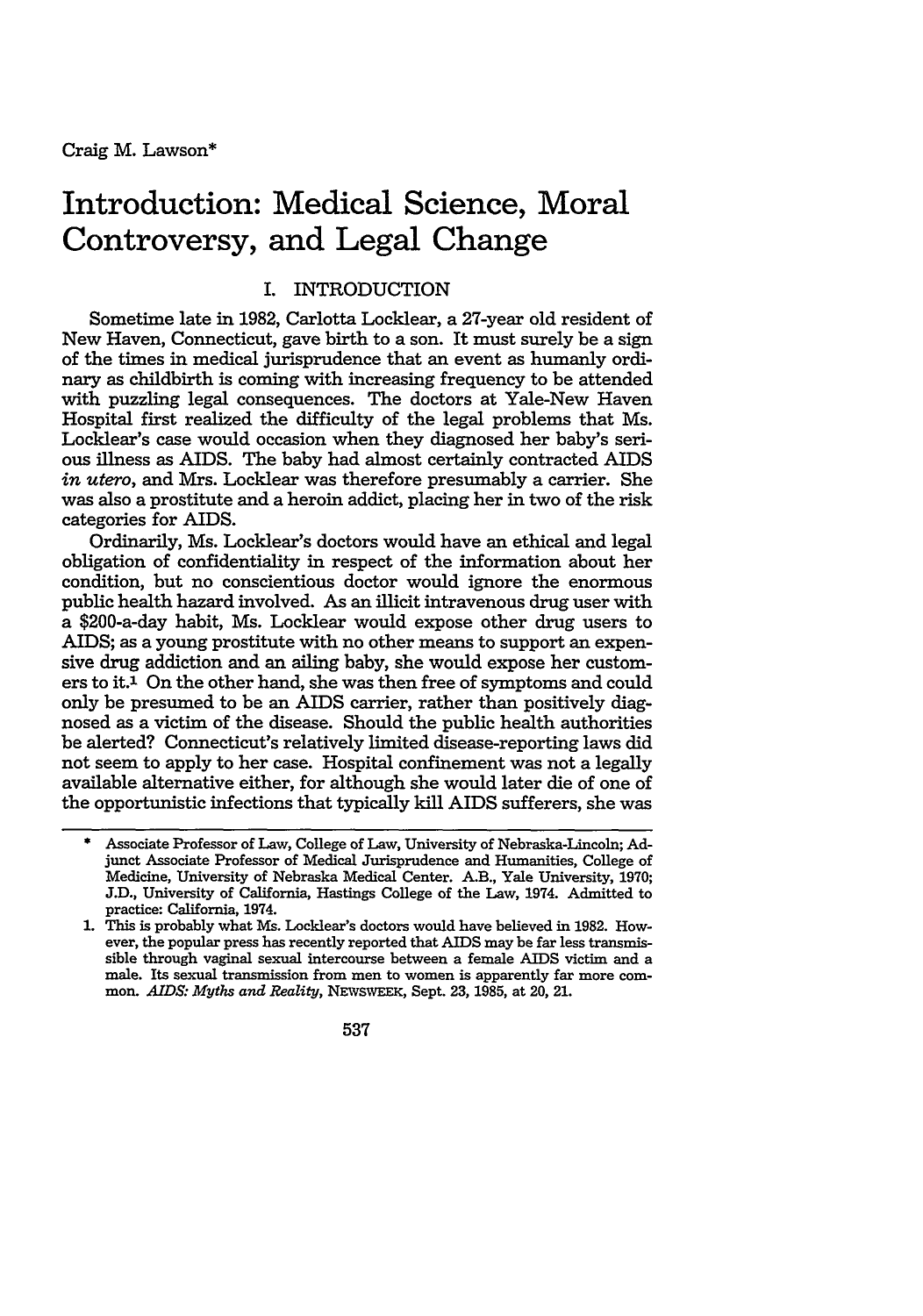not then a hospital patient, and no quarantine law applied. In any event, much of the doctors' power to protect Ms. Locklear's confidential medical information was destroyed by a series of magazine and newspaper articles, and finally a segment of CBS's weekly "60 Minutes" about Ms. Locklear.<sup>2</sup> The publicity in turn prompted the Connecticut Legislature to enact a quarantine law that would apply to future AIDS patients.3

In the course of the public controversy about her condition, Ms. Locklear offered to give her unfortunate son up for adoption. Here too the law and existing legal institutions were patently inadequate to resolve the problems presented. Even though for relatively long periods her young son was free from symptoms and not under any active medical treatment, no state institution **-** no school, no day-care facility, no custodial home - would admit him, no family could be found in which to place him, and the law provided no alternatives for his care.4 As a result, he lived the few years of his short life almost entirely within the walls of, and under the care of, Yale-New Haven Hospital. By late 1983 there had already been thirty-six known American cases of AIDS among children, most of them children of intravenous drug users,5 and the legal problems of these children, and of the health care professionals who treat them, can be expected to loom increasingly large as the number of diagnosed AIDS cases doubles every ten months.6

The bramblebush of hard issues in Carlotta Locklear's case is unusual primarily for the publicity that it attracted, as the progress of AIDS has everywhere thrown up a myriad of difficult legal issues. These range from issues of research confidentiality (a topic of discussion in this Symposium),7 to civil liability for transfusion-associated AIDS; from the rights and duties of staff health care professionals who wish to avoid contact with AIDS patients being treated at the institutions where they work, to the rights and duties of health care pro-

<sup>2.</sup> The story first broke in The New Journal, a magazine edited by Yale students, though Ms. Locklear was there referred to pseudonymously as "Lana." Sides, *Lana: A Story of Scarlet Letters and Public Risks,* THE **NEW JoURNAL,** Dec. 9, 1983, at 16. Shortly thereafter, the New Haven papers picked up the story, *see* Barbuto, *AIDS Risk: Prostitute Suspected as Carrier,* New Haven Register, Jan. 23, 1984, at 1, col. 1, and ran a series of stories about her until her death. *See, eg.,* Hladky, *Carlotta Locklear dies; autopsy due,* The New Haven Journal-Courier, Jan. 15, 1985, at 1, col. 1. CBS aired her story in February, 1984. *Id.* at 3, col. 2.

<sup>3.</sup> P.A. 84-336, § **1,** 1984 Conn. Acts - (Reg. Sess.) (amending **CONN.** GEN. **STAT.** 19a-221: An Act Concerning Quarantine Measures).

<sup>4.</sup> Hladky, *Carlotta Locklear dies; autopsy due,* The New Haven Journal-Courier, Jan. 15, 1985, at **1,** col. **1** & 3, col. 1.

<sup>5.</sup> Barbuto, *Researchers confer on AIDS, drug abusers at health center,* The New Haven Journal-Courier, Dec. 15, 1983 at 1, col. 4.

<sup>6.</sup> Wallis, *AIDS: A Spreading Scourge,* TIME, Aug. 5, 1985, at 50.

<sup>7.</sup> Gray & Melton, *The Law and Ethics of Psychosocial Research on AIDS,* <sup>64</sup>**NEB.** L. REV. 637 **(1985).**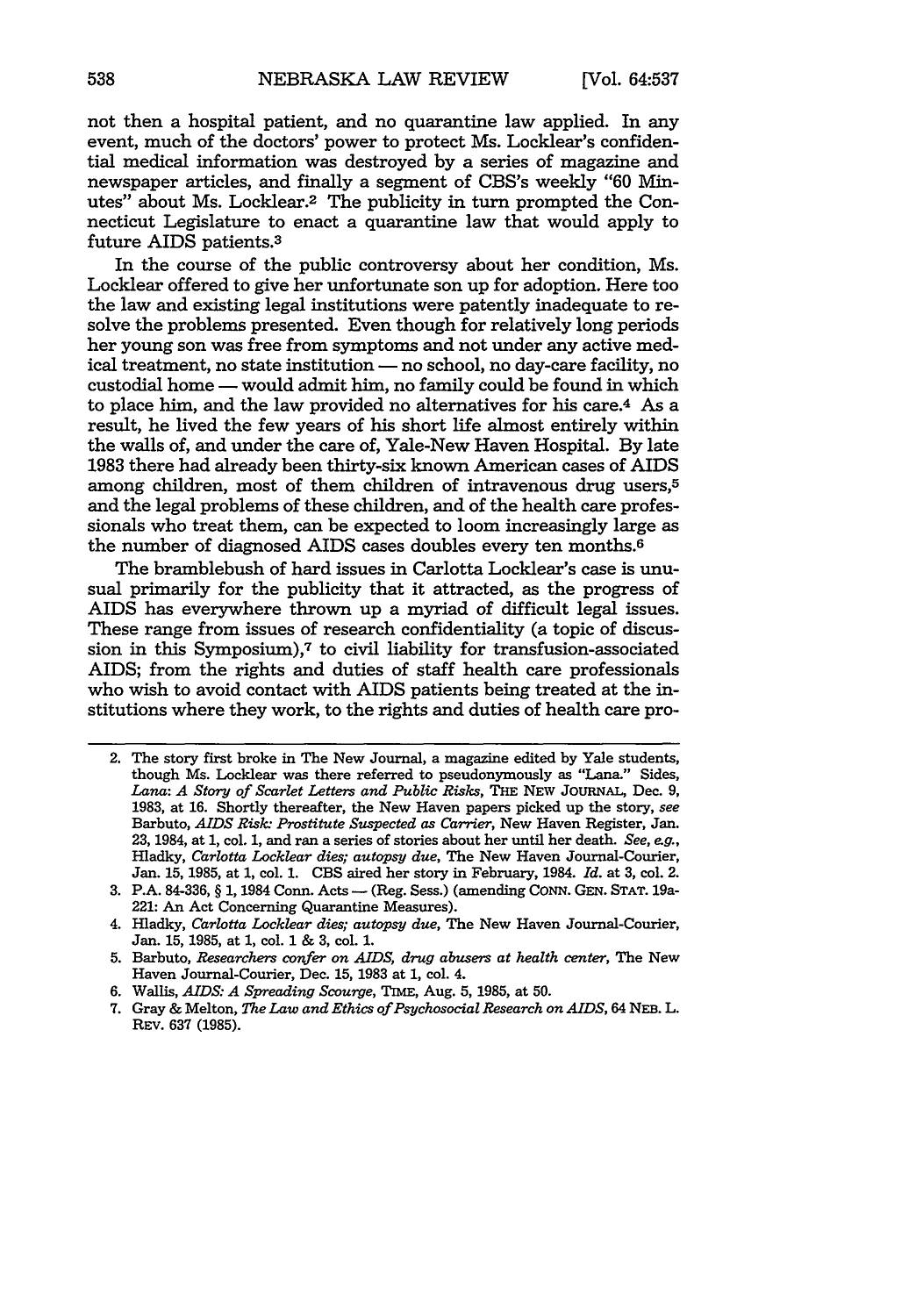fessionals who wish to treat AIDS patients over the objections of landlords, professional associates, and others. Just as the disease has spread, so too the literature about these difficult legal problems has overflowed the professional journals,8 and is beginning to seep into the popular press.9 And inevitably, as *Newsweek* has put it, AIDS has spread to the courts.<sup>10</sup> The courts have once more become the primary forum for the resolution of a set of perplexing medicolegal issues, and in that forum public controversy is once more generating pressures for legal change.

Apparent legal inadequacy in the face of medical change, and the resulting pressures for legal reform-the field of medical jurisprudence has certainly experienced its fair share of this in other instances already, although it is perhaps unusual for pressures for legal change to result more from the progress of a disease than the progress of medical science. Legal change in medical jurisprudence is a major theme of this Symposium, which begins with Sir Zelman Cowen's Roscoe Pound Lectures, *In the Rear and Limping a Little: Some Reflections on Medicine, Biotechnology and the Law.1 '* Sir Zelman presents a sensitive exploration of complex problems raised when the law, which must inevitably settle itself with some degree of stability on a ground of accepted principles, encounters dramatic scientific and technological advances in medicine. Joni Gray and Gary Melton's Article, *The Law and Ethics of Psychosocial Research on AIDS,12* draws together several recent doctrinal developments in bioethics that have changed the face of the law. They show how these doctrines, protecting in principle against unnecessarily offensive invasions of privacy and damaging breaches of confidentiality in human-subject research, apply with special force to the case of psychosocial research on AIDS patients. In fact, in several respects further protective legal reforms are needed, and the two authors explore and advocate them. A particular doctrinal line of legal change is the subject of the article by Diane Janulis and Alan Hornstein, *Damned if You Do, Damned if You*

- **10.** *AIDS Spreads to the Courts,* NEWSWEEK, July 1, **1985,** at 61.
- **11.** 64 **NEB.** L. REV. **548 (1985).**
- 12. 64 NEB. L. REv. **637** (1985).

**<sup>8.</sup>** *See, e.g.,* Bayer, Levine **&** Murray, *Guidelines for Confidentiality in Research On AIDS,* **IRB: A REVIEW** OF HuMAN SuBJECTS RESEARCH, Nov.-Dec. 1984, at **1;** Curran, *AIDS, Research and "The Window of Opportunity,"* 312 NEw ENG. J. MED. **903 (1985);** Miller, O'Connell, Leipold & Wenzel, *Potential Liability for Transfusion-Associated AIDS,* **253 J. A.M.A.** 3419 **(1985);** Novick, *Quarantine and AIDS,* 49 CONN. MED. 81 **(1985);** Novick, *At Risk for AIDS: Confidentiality in Research Surveillance,* IRB, A **REviEW OF** HumAN SuBJECTs RESEARCH, Nov.-Dec. 1984, at **10.**

*<sup>9.</sup> See, e.g.,* Findlay, *USA's 11,871 AIDS Victims Wait, Worry,* **U.S.A.** Today, July **25, 1985,** at **Al,** cols. **3 &** 4 **&** A2 cols. 1 **& 2;** *AIDS Spreads to the Courts,* **NEWS-**WEEK, July **1, 1985,** at **61.**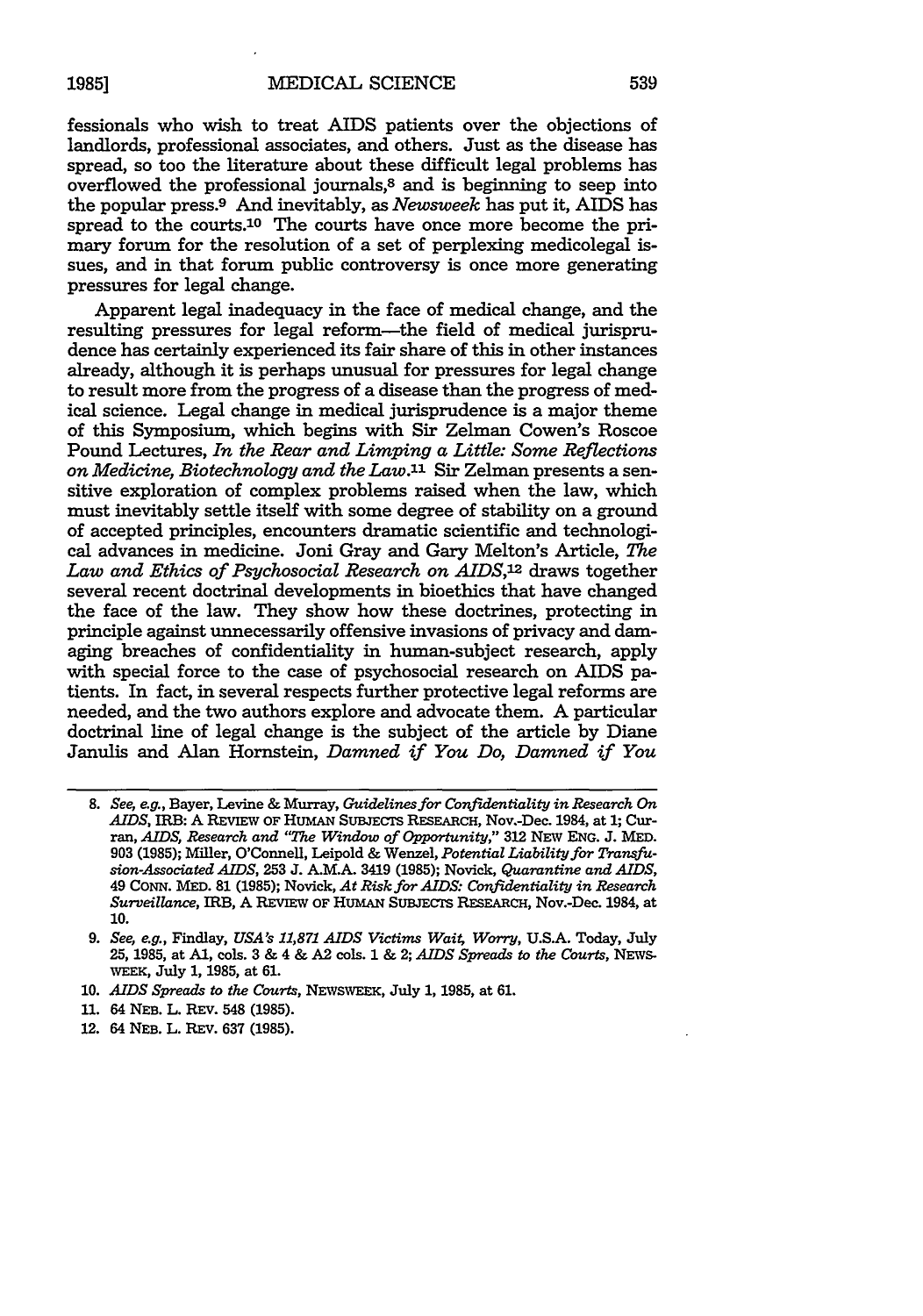*Don't: Hospitals'Liability for Physicians' Malpractice,13* a critical survey of the recent steady expansion of theories of hospital liability for medical misadventures suffered by patients undergoing hospital treatment.

Taken together, the remaining pieces in this symposium all focus explicitly on aspects of physician authority and patient autonomy. But all importantly involve legal change as well  $-$  not only in centering on the concept of patient autonomy, itself the recent offspring of a course of legal change in medical jurisprudence **-** but also in arguing for further legal change, or in arguing for correspondingly changed medical practices in the spirit of the developing law of patient autonomy. Elizabeth Patterson's, *The Therapeutic Justification for Withholding Medical Information: What You Don't Know Can't Hurt You, or Can It?*,<sup>14</sup> argues forcefully for a drastic narrowing — perhaps even for the essential elimination  $-$  of the therapeutic privilege, which under special circumstances exempts doctors from their ordinary duty to disclose the risks and alternatives of treatment. William Winslade and Judith Wilson Ross explore the related and difficult concepts of privacy and confidentiality in their Article, *Privacy, Confidentiality and Autonomy in Psychotherapy and Psychoanalysis.15* They argue that respect for the patient's autonomy requires recognition of the exclusive authority of the patient to determine when confidences shall be disclosed to persons outside the therapeutic relationship. The concluding casenote, *The Scope of the Physician-Patient Privilege in Criminal Actions: A New Balancing Test,16* argues that related policies standing behind the attorney-client privilege in the law of evidence ought to protect the physician in charge of an abortion clinic against the compulsory disclosure of patients' names to a grand jury investigating unspecified crimes by unspecified persons.

II.

Sir Zelman Cowen's Pound Lectures reflect upon certain insistent forces for legal reform in medical jurisprudence, arising under the pressure of striking changes in medicine and biotechnology. These changes have dramatically enhanced our power over the physiological processes of birth and death, and appear to have altered the balance of power between man and nature, bringing fundamental aspects of these natural processes under conscious human control. Inevitably these developments are broadly unsettling, altering as they do the giv-

<sup>13. 64</sup> NEB. L. REv. 689 (1985).

<sup>14. 64</sup> NEB. L. REv. 721 (1985).

<sup>15. 64</sup> NEB. L. REV. 578 (1985).

**<sup>16.</sup>** 64 **NEB.** L. REV. 772 (1985).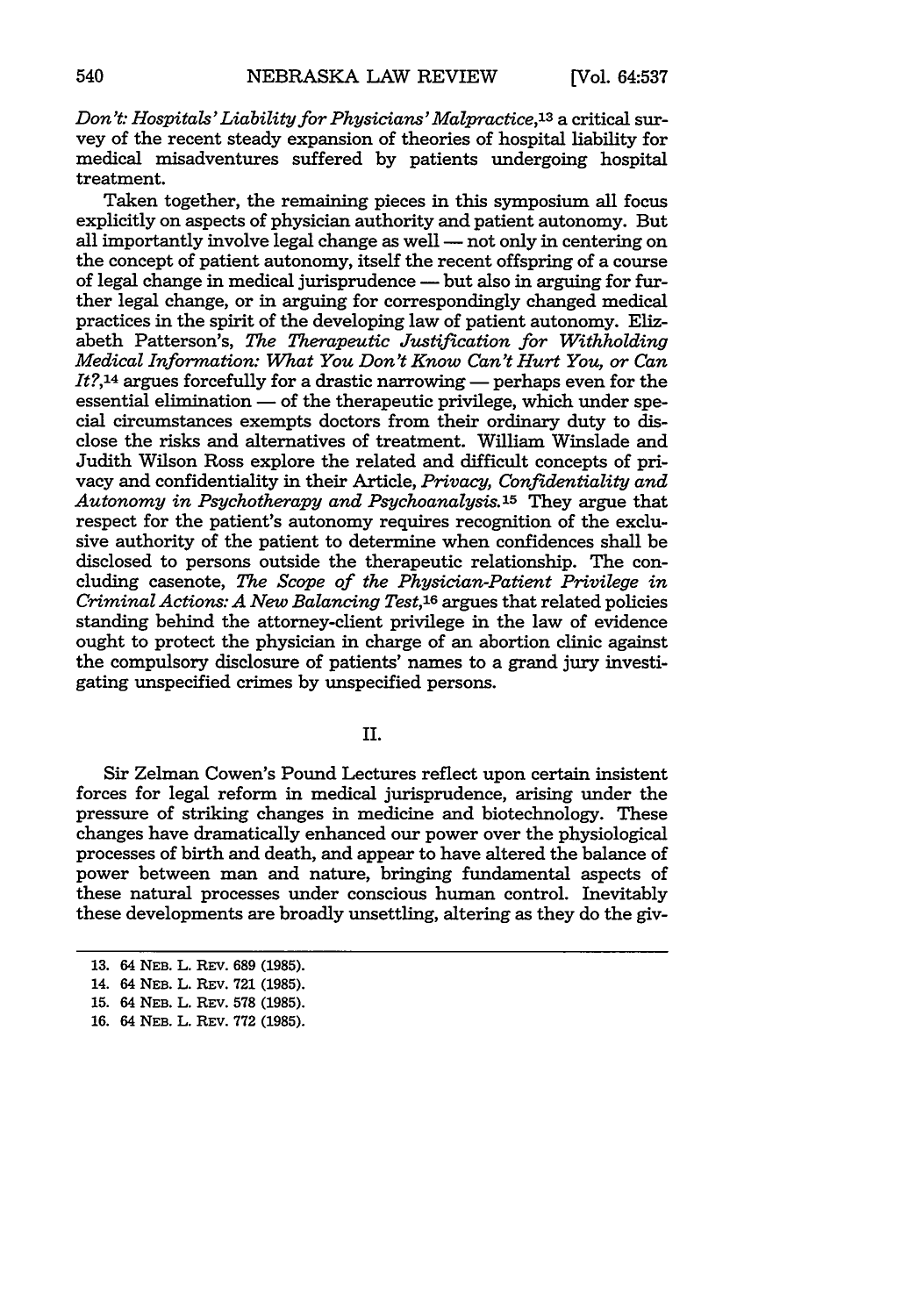ens, the factual setting, of our moral consensus regarding what is and what is not for man to manipulate.

As Sir Zelman's chosen title implies, his lectures are reflections. They are indeed deeply and humanely reflective. They show their author to be sympathetic to the inner imperatives of scientific discovery, and always willing to consider practical benefits to health, yet at some point willing to draw the line in the name of what we must preserve of the human condition as we know it, to safeguard what we believe humanity essentially to be. If the lectures are reflective rather than closely argued, a complex thesis emerges from them nonetheless: that the law can and and should adapt itself rapidly if possible, but not intemperately, to these biotechnical developments. Further, if it is to do so satisfactorily, it can only do so after lawmakers, first, have consulted the experts and have mastered the relevant biotechnological data, and, second, have ascertained the general sense of the community on the broader moral, social, religious, and economic ideals at stake. This latter requirement of course presupposes the existence of an ascertainable consensus, and often makes extraordinary lawmaking processes, such as public consideration by blue-ribbon commissions, especially appropriate.

Lecture One concerns new technologies relating to human tissue transplantation; Lecture Two, new reproductive technologies. These are awesome technologies, and they create morally awesome potentialities. There is the human body cerebrally dead, but metabolically sustained to be farmed for its transplantable parts. There is the human child who may fairly claim to have five "parents": a sperm donor; an egg donor; a surrogate mother into whose womb the fertile embryo is implanted so that she may carry it to term; and the mother and father who raise the child as its legal custodians, and who indeed may lovingly have sought its conception, thereby initiating the entire process.

III.

William Winslade and Judith Wilson Ross explore incidents of the treatment relationship relating to the patient's moral and legal autonomy in their Article, *Privacy, Confidentiality, and Autonomy in Psychotherapy and Psychoanalysis.* The Article focuses upon the special context of psychotherapeutic treatment. The authors' thesis, however, applies generally to physician-patient relationships. The authors initially explore the distinct but related concepts of privacy and confidentiality. They argue that although confidentiality is a relational concept respecting information shared between persons in a relationship of trust, privacy is a personal concept respecting the exclusive control that individuals must be accorded over certain self-referring information. Nevertheless, they maintain that confidentiality is a de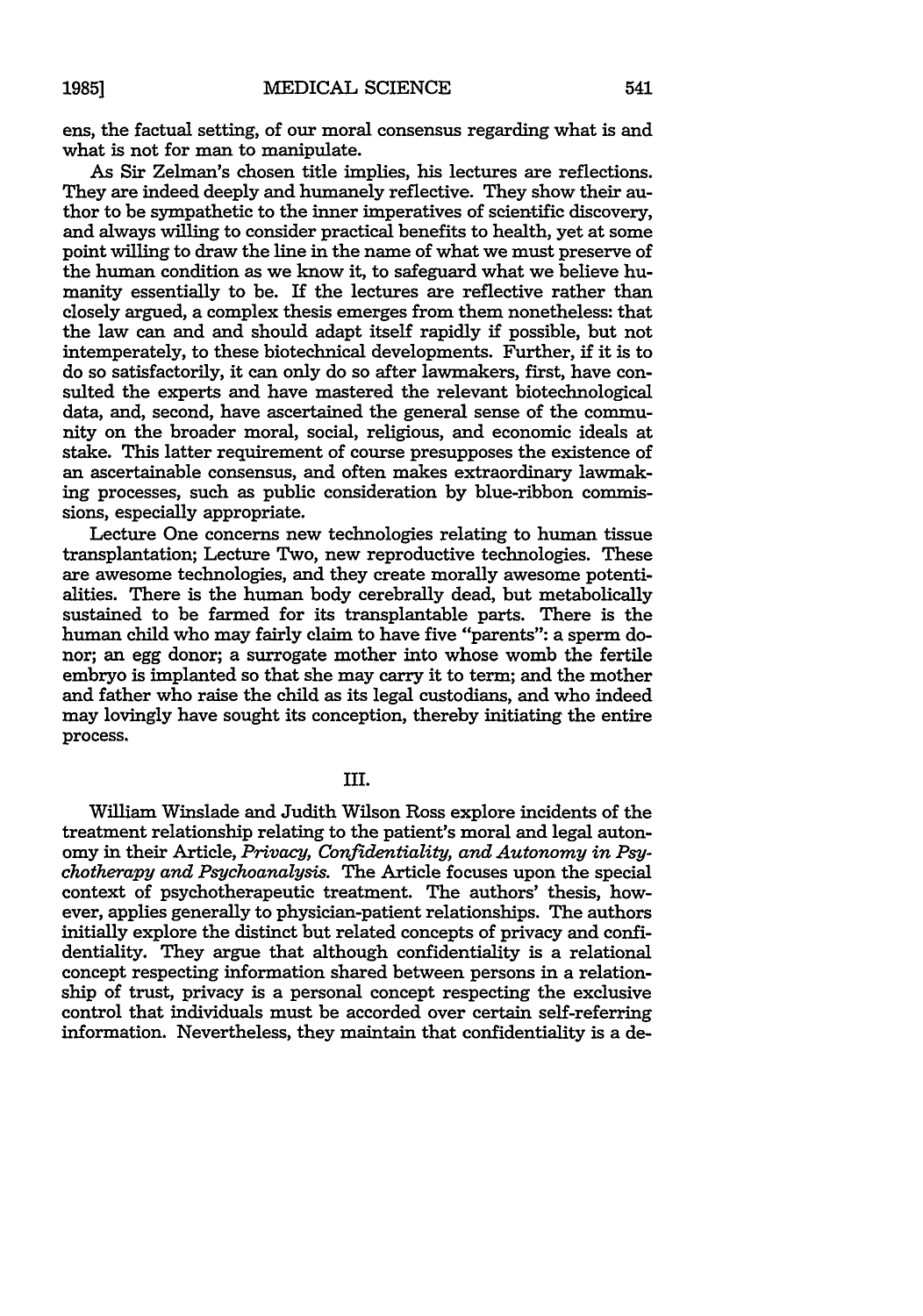rivative value depending essentially upon privacy. Confidential information is private information *confided* to another, that is, disclosed to another in a relation of trust on the understanding that it is not further to be divulged — not, at any rate, without the confider's consent. In professional relationships, the client's expectation of controlling further disclosure shows that the client, by confiding her secret to the professional, has only agreed to a limited relinquishment of her autonomy.

The law, the authors continue, seems to recognize the client or patient, not the professional, as the holder of all rights to the continued privacy of confidential information. Unfortunately, the various codes of conduct of the psychotherapeutic professions, and their actual practices relating to secrecy or disclosure, seem to adopt the paternalistic attitude that decisions about the protection of patient confidences, even when made in the patient's apparent therapeutic interest, are for the therapist to make: it is the therapist who controls the further privacy of the information. This fails to make sense either of the patient's autonomy, or of her equal dignity as a person, and it violates the patient's expectation that she will be in control of the continued privacy of her medical information beyond the confines of the therapeutic relationship. The authors reinforce their argument, explaining how their conception of personal privacy as a form of control over information that must continue, even after confidential information has once been disclosed in the professional relationship, is therapeutically beneficial and need not conflict significantly with the therapist's assessment of what course of treatment will most clearly further the patient's cure.

All rights of privacy and confidentiality belong to patients, not to therapists. Once this is recognized, the authors conclude, a decent respect for the patient's autonomy and dignity, even perhaps for his prospects for a cure, demands first, that the patient be given sufficient notice of any disclosures that the therapist is by law required to make, and second, that the patient have the exclusive power to permit or to forbid any other disclosures that the therapist might wish to make, even in the patient's own interest.

#### IV.

As Joni Gray and Gary Melton point out toward the opening of their Article, *The Law and Ethics of Psychosocial Research on AIDS,* the varying interests of human subject, researcher, and society frequently come into conflict in medical and behavioral research on human subjects. In all such research there are at least these potentially divergent interests at stake: the social interest in advancing the general welfare by deepening and broadening our understanding of the human condition; the researcher's separate proprietary interest in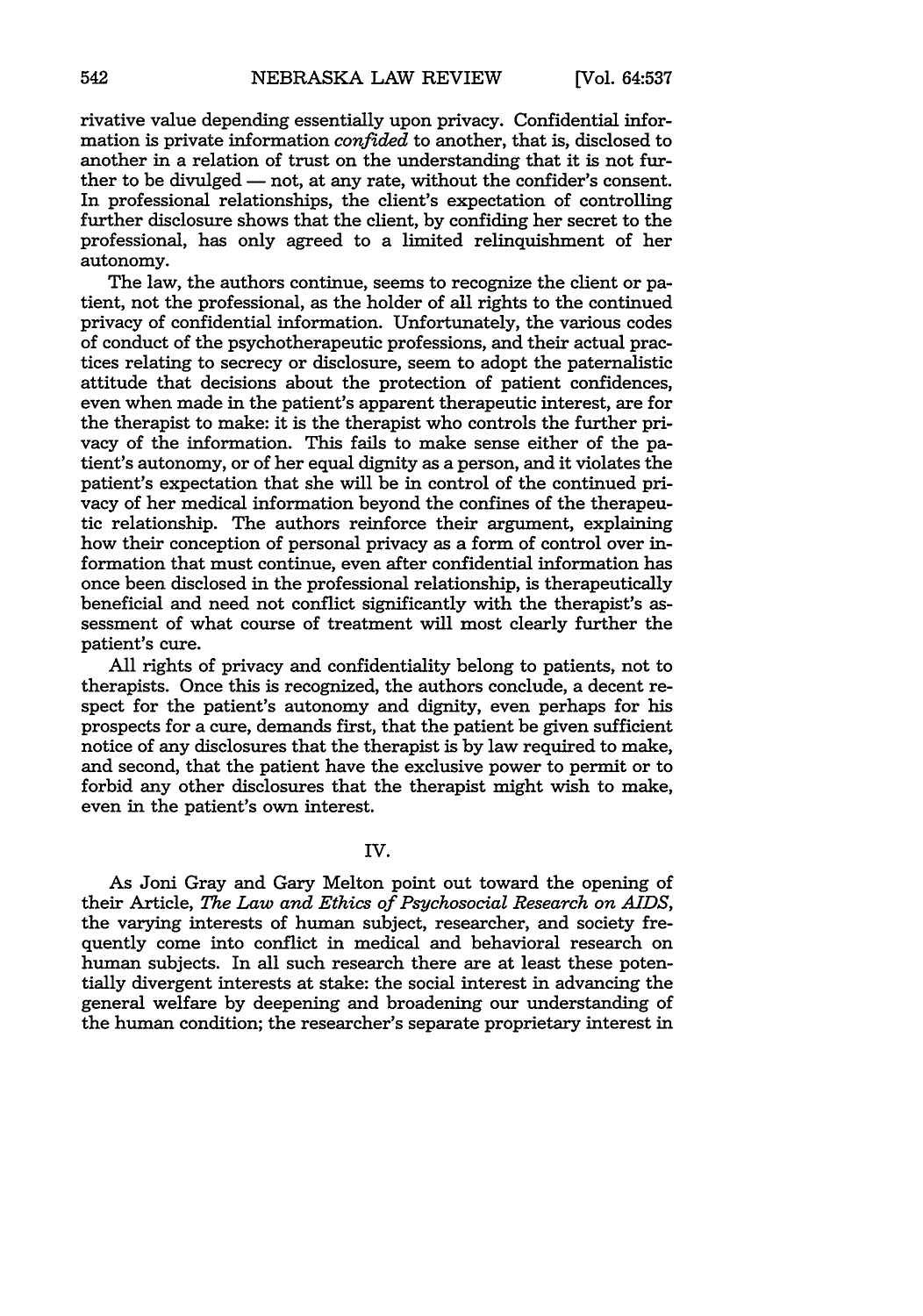advancing a career through maximizing her chances that the results will be favorably received in the research community; and the subject's personal interests, which are typically some combination of altruism, curiosity, a desire for any available monetary or other compensating reward, and the hope that the research may lead to the more effective treatment of his own condition.

In the case of psychosocial research on AIDS these conflicts are almost unbearably acute. First of all, in striking primarily gay men and intravenous drug abusers, AIDS has victimized members of groups already socially stigmatized. Second, the apparent transmission of AIDS through illicit drug use or sexual intimacy requires research into areas ordinarily accorded the highest degree of personal privacy. Third, the continuing rapid spread and apparently fatal prognosis of AIDS require our utmost efforts to understand and eradicate it. And fourth, some combination of these factors has caused, or at least has substantially contributed to, the creation of an overheated climate of opinion, verging on public hysteria, about the disease. The magnitude of the medical risk from the AIDS epidemic is great, and the need for research and knowledge is correspondingly high. Against this must be weighed the individual needs of AIDS research subjects; given the stigma attached to mere participation in such research, their needs for confidentialty and for privacy are also substantial. Psychosocial research on AIDS is therefore painfully sensitive.

The authors quite effectively demonstrate those reasons for which psychosocial research on AIDS is more than ordinarily susceptible to invading the subject's privacy, diminishing his autonomy, or betraying his confidences. They then explore certain specific problems of informed consent, intrusiveness, and confidentiality arising in the design and conduct of research studies, the recruiting of subjects for them, and the reporting of research results. In the interest of minimizing risk to the research subject, of assuring that his choice to participate is free and informed, of preserving his right to withdraw, and of protecting his confidential information, Ms. Gray and Mr. Melton make a number of practical suggestions that must be regarded as more in the nature of research imperatives, in view of the gravity and sensitivity of AIDS research. Finally, they demonstrate that the law now quite inadequately protects certain vital interests of AIDS research subjects. In response, they advocate necessary legal reforms, and suggest how researchers in the meantime might go about protecting their subjects' interests as fully as possible under the current law. Their Article closes with an Appendix, "Proposed Guidelines for Informed Consent to Psychosocial Research on AIDS," an extremely thoughtful treatment of elements and procedures in obtaining the informed and free consent of subjects in an AIDS study. Anyone generally interested in bioethical developments in medical jurisprudence, and in the larger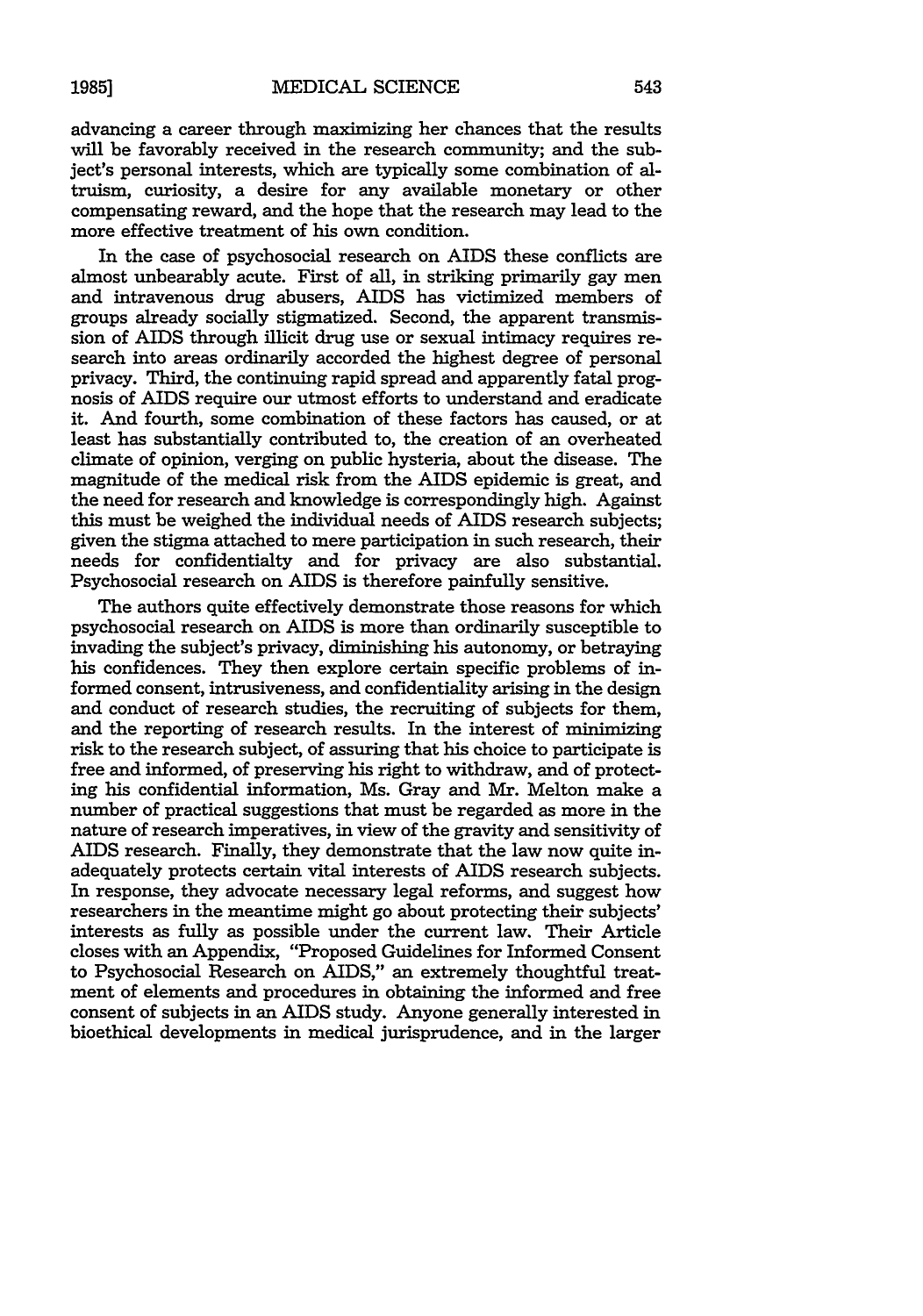theme of legal change in response to morally controversial developments in medicine and health, or in the legal and ethical implications of research on human subjects, should read this Article.

#### **V.**

In *Damned if You Do, Damned if You Don't: Hospitals' Liability for Physicians' Malpractice,* Diane Janulis and Alan Hornstein examine the current doctrines of hospital liability to patients harmed by medical misadventure caused by a physician during hospital care. Each major theory of relief - respondeat superior, ostensible or apparent agency, estoppel to deny agency, and corporate negligence  $-\mathrm{is}$ reviewed. Against this background of developing legal theories of hospital liability for harms caused by independent physicians with staff privileges, Ms. Janulis and Mr. Hornstein explore not only some of the pressures favoring continued expansion of hospital tort liability for physician malpractice, but also some of the countervailing obstacles to effective hospital monitoring of the quality of care provided by staff physicians.

The authors' primary thesis is that, because of the inconsistent, sometimes conflicting, and constantly changing, social pressures to which hospitals are subject, it is still unclear whether hospitals will be able to meet their expanding obligations in ways that are to the ultimate social good. Before this will ever become clear, we must clarify the hospital's role in the provision of care; only then can we determine the hospital's soundest mandate in the assurance of the quality of medical care. Ms. Janulis and Mr. Hornstein argue their point vigorously. Even the reader who disagrees will find a fuller airing of the issues than most courts have yet given them, as well as a good summary of observable trends in this branch of the law.

**VI.**

The law places the physician under important duties, one of which is disclosing to the patient the risks of treatment, so as to assure that the patient's consent to treatment be fully informed. Many courts have carved out an exception to those duties, allowing nondisclosure of risk when the mere knowledge or discussion of the risk would represent an independent threat to the patient's health, or as the doctors might put it, when risk disclosure is medically contraindicated. In such a case, concealment of risks furthers a therapeutic purpose, and so this exception to the usual duty of disclosure has come to be called the therapeutic privilege. Elizabeth Patterson mounts a sustained attack on the privilege in her Article, *The Therapeutic Justification for Withholding Medical Information: What You Don't Know Can't Hurt You, or Can It?*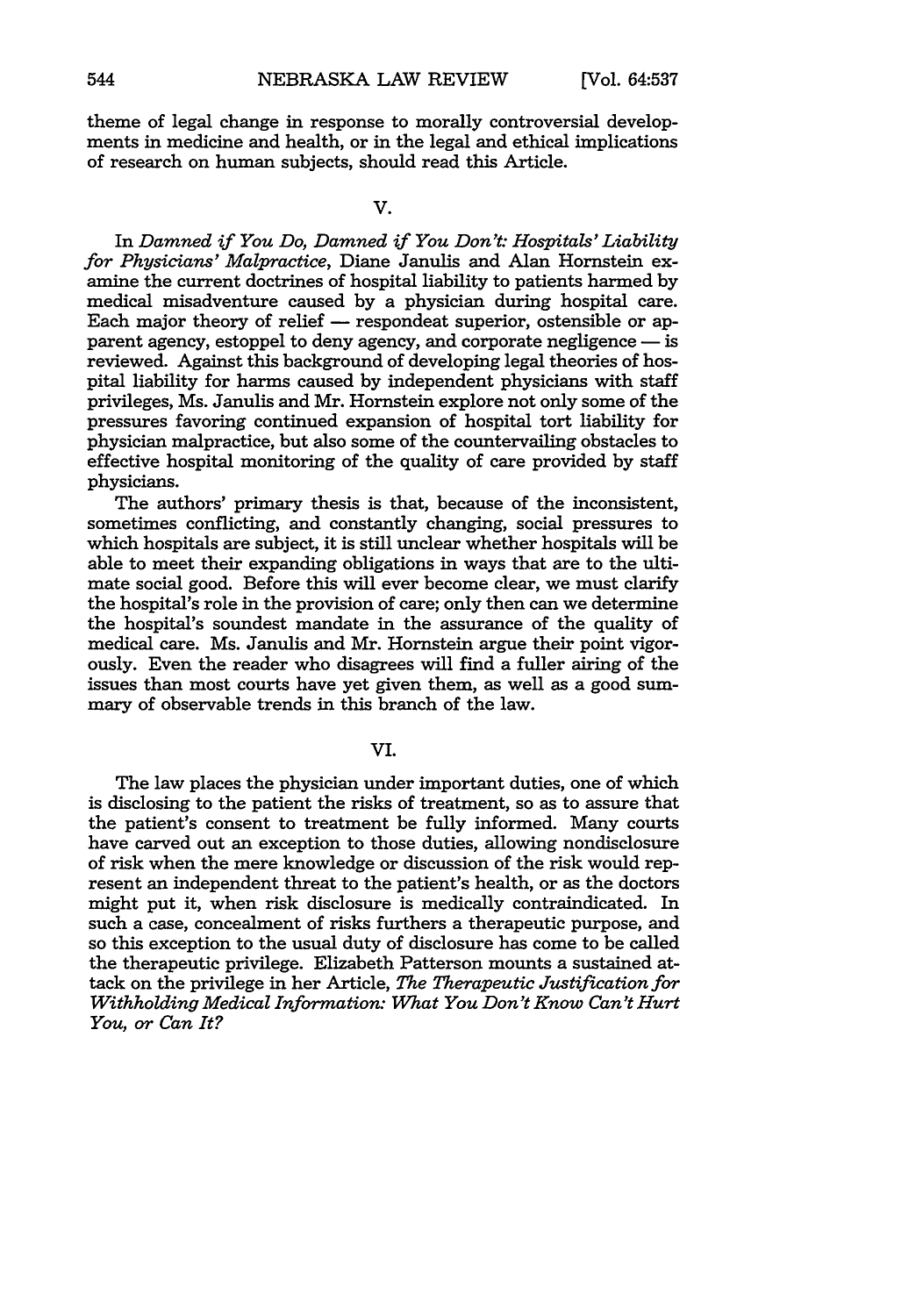Ms. Patterson is surely correct to argue that the therapeutic privilege has been, at best, only imperfectly understood; in fact it appears more frequently in dictum than in decision. In principle only a narrow version of the privilege is defensible, allowing physicians to withhold risk information only when the information carries a serious risk of causing anxiety-related health problems: "Because of the importance of autonomy, the justification for nondisclosure must require at a minimum a significant likelihood of a substantial negative effect."<sup>17</sup> So conceived, the principle finds only relatively feeble support from the current state of the medical arts. We do know that certain stressors can cause anxiety-related health disorders, some of them quite grave, but this is virtually all that we know. We are as yet medically quite unsophisticated in predicting what type of disclosure of what type of risk will, **by** acting as a psychological stressor, cause a disease or anxiety disorder in what type of person. And since studies suggest that a major source of the patient's anxiety is what the patient does not know, nondisclosure of risk may be a major stressor itself, doing harm more often than avoiding it.

As Ms. Patterson further argues, the therapeutic privilege centrally undercuts the very purpose of informed consent rules, which serve to assure that treatment decisions are for patients to make freely and autonomously, provided, of course, that they are competent to do so. Patients must be free to reject any proferred course of therapy, however promising its expected benefits, and regardless what therapy health care providers would order were they empowered to issue binding treatment directives to their patients. **All** relevant medical information, especially information respecting risks of a particular treatment and alternatives to it, can bear on the patient's choice whether to undergo treatment. The physician who exercises an authority to withhold this information thereby deprives the patient of some part of the patients's own decision-making authority. Hence a decision not to disclose risks of treatment exerts an undefined but important governing influence over the patient's choice of treatment. When nondisclosure is premised on the patient's own health, as it is when it is therapeutically privileged, the nondisclosure decision is itself a treatment decision: a decision that a particular course of action - namely, nondisclosure  $-$  is in the patient's best medical interests.

The nondisclosure decision, however, is thrust upon the patient, whose autonomy is thereby proportionately diminished, for the patient is of course not asked to consent to nondisclosure. **Why** not? If there is a principled distinction between the therapy of nondisclosure in cases in which risk information may create separate stress-related threats to the patient's health, and other therapies that patients are

**<sup>17.</sup>** Patterson, supra note 14, at **738.**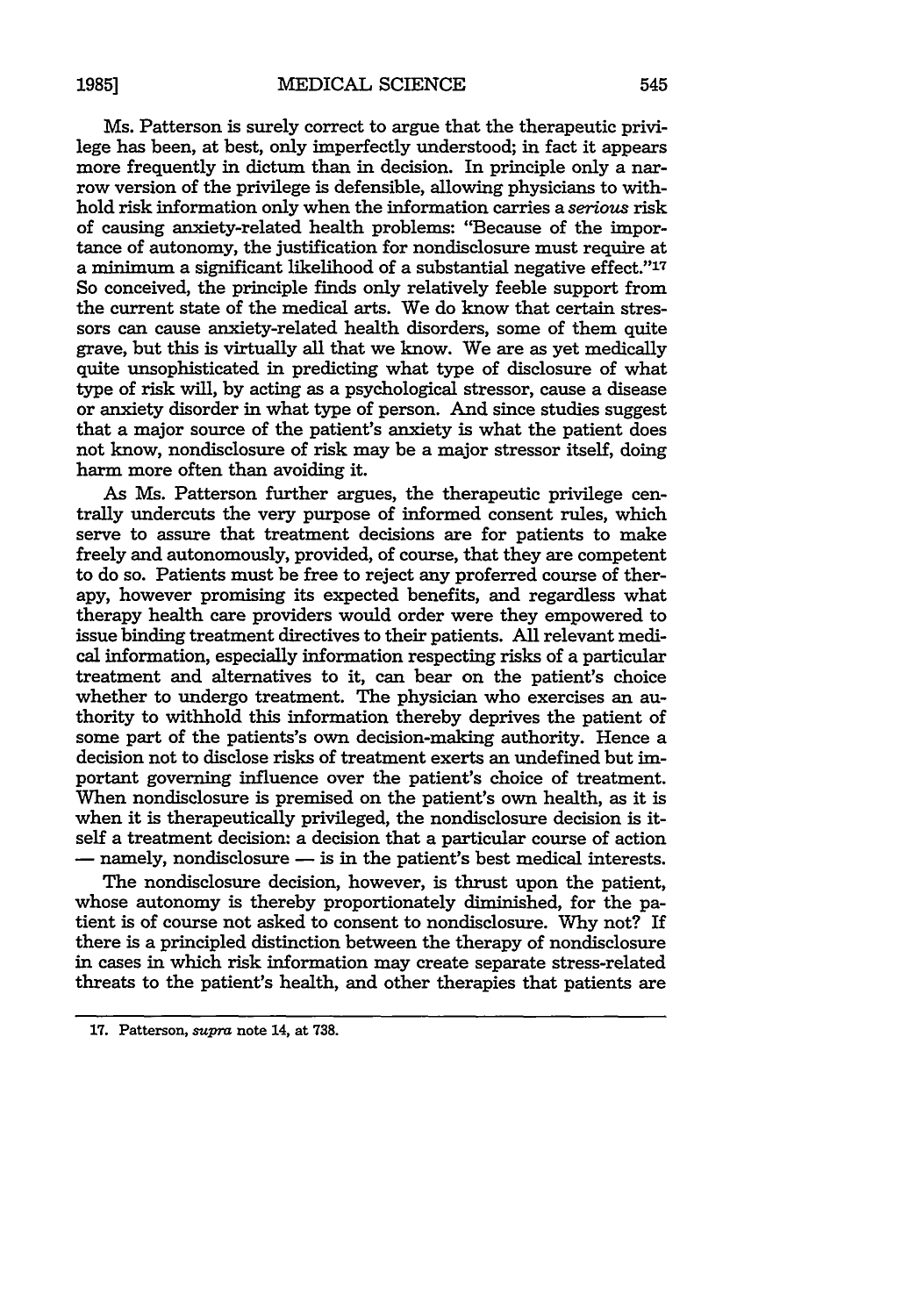required to choose freely, it is perhaps that presenting the patient with the choice whether to receive anxiety-producing risk information is enough to do the harm that nondisclosure would avert. Such a choice might be presented in terms like these:

As your physician, ordinarily I would describe the risks of your treatment. But sometimes just knowing the risks causes intense worrying, and the worrying in turn may further damage your health. The choice is yours; but, knowing how worrisome the risks of your treatment might be, I thought that perhaps you'd rather forego that part of our discussion.

The existence of undisclosed risks, serious enough that information about them alone may cause stress-related harms to health, may well make the stress-prone patient brood over the danger, thereby harming his health. If this is so, there can be no effective choice **by** patients. Either the physician alone decides that risk disclosure is likely to be harmful, and makes no disclosure of any kind, thereby protecting only the interest of all patients who might have chosen therapeutic nondisclosure, and imposing nondisclosure upon the others. Or the physician presents the patient with the choice, thereby telegraphing something about risk, protecting only the interest of patients who might have chosen risk disclosure and imposing risk information upon the others. Ms. Patterson concludes her Article with a proposal for a form of advance consent, requested early in the treatment relationship, that would protect the autonomy of all patients, even those who would elect nondisclosure for therapeutic reasons, without unduly risking that the choice itself will be harmful to the patient's health.

#### **VII.**

The Symposium closes with a casenote. In *People v. Florendo*,<sup>18</sup> the Illinois Supreme Court held that the names of patients visiting an abortion clinic were not privileged against disclosure in response to a grand jury subpoena served upon the physician in charge of the clinic. The court reasoned that the public interest in unfettered grand jury investigations outweighs any interest that the individual patients might have in the secrecy of their names. The author argues that the case was wrongly decided, since protecting this information furthers the basic interest behind the physician-patient privilege, the interest **in** encouraging confidential disclosures **by** the patient in aid of treatment. Shielding the names of these patients from discovery in this case would therefore square with legislative policy. Furthermore, statutory and constitutional rights of privacy should protect the secrecy of the patients' names in this case, absent any compelling state interest in disclosure. No such state interest is apparent; the bare

**<sup>18. 95</sup>** Ill. 2d **155,** 447 **N.E.** 2d **282 (1983).**